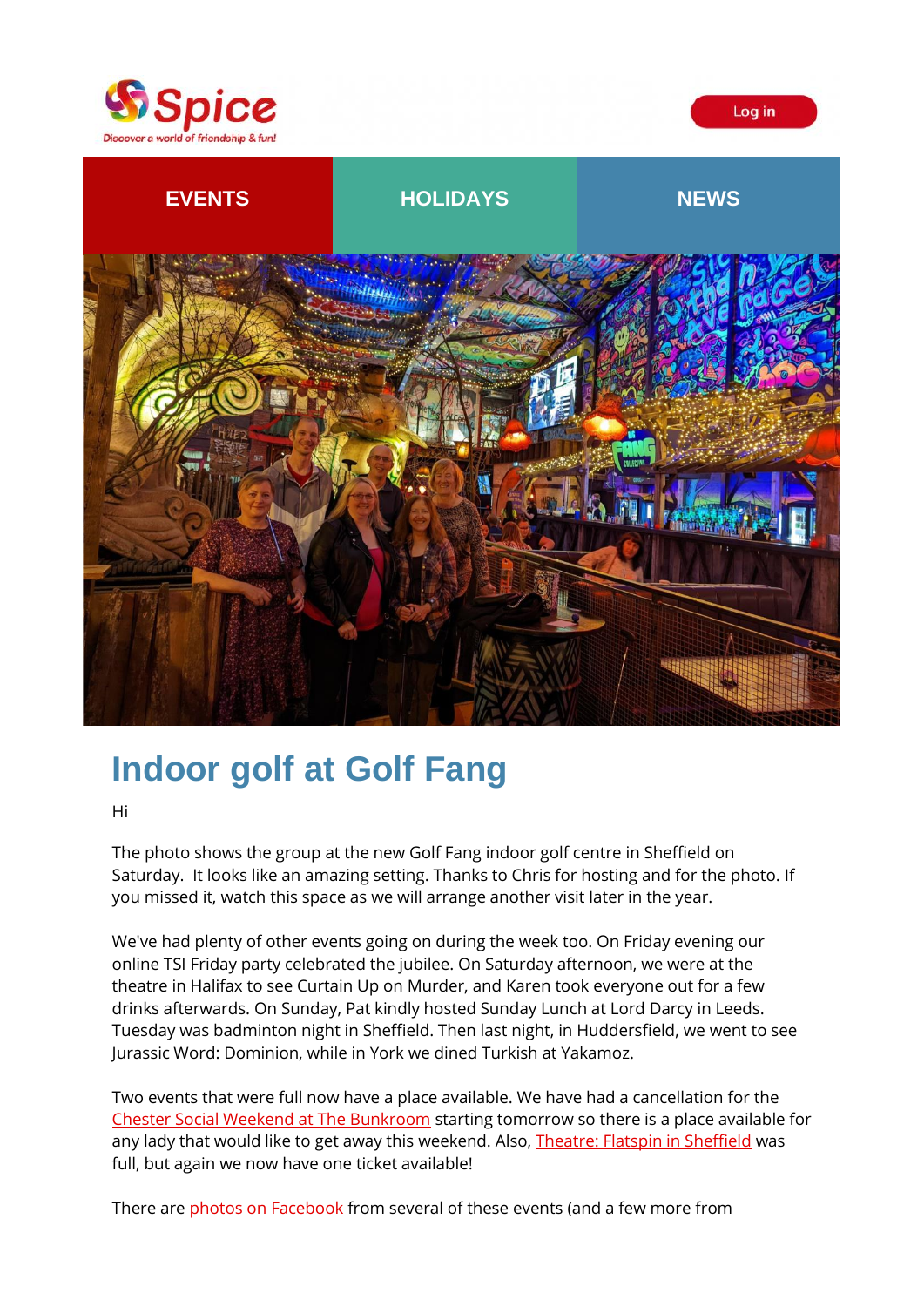Scarborough too).

There's lots more fun to come. This evening i[s Tennis in Sheffield.](https://spiceuk.lt.acemlna.com/Prod/link-tracker?redirectUrl=aHR0cHMlM0ElMkYlMkZ3d3cuc3BpY2V1ay5jb20lMkZldmVudHMtaG9saWRheXMlMkZ0ZW5uaXMtYXQtaGlnaC1oYXplbHMtcGFyay0xNi1qdW4tMjI=&sig=7bVh3TC1ZTWzrKjtgoTiy98wPaQf3Hy4FSxYjbwH8v53&iat=1655399179&a=%7C%7C650344965%7C%7C&account=spiceuk%2Eactivehosted%2Ecom&email=1lNuJE%2BrfgC%2F8jRYTdcwIV8mo4ad0FCroTtAVDq%2FbzQ%3D&s=b900027c55ea3ffe9431fd4817f89468&i=364A375A4A9639) On Saturday we have our next [Saturday Social in Leeds](https://spiceuk.lt.acemlna.com/Prod/link-tracker?redirectUrl=aHR0cHMlM0ElMkYlMkZ3d3cuc3BpY2V1ay5jb20lMkZldmVudHMtaG9saWRheXMlMkZzYXR1cmRheS1zb2NpYWwtYXQtdGhlLXdoaXRlLXN3YW4tbGVlZHMtMTgtanVuLTIy&sig=8Ejk3GKDvVeMXW2qtU5sQeXjHGMzKw5QcxwQ7wFUW7ka&iat=1655399179&a=%7C%7C650344965%7C%7C&account=spiceuk%2Eactivehosted%2Ecom&email=1lNuJE%2BrfgC%2F8jRYTdcwIV8mo4ad0FCroTtAVDq%2FbzQ%3D&s=b900027c55ea3ffe9431fd4817f89468&i=364A375A4A9640) - please note the slightly earlier start time now from 7:30pm. On Sunday, Paul is hosting [Lunch at Spirit of Sheffield.](https://spiceuk.lt.acemlna.com/Prod/link-tracker?redirectUrl=aHR0cHMlM0ElMkYlMkZ3d3cuc3BpY2V1ay5jb20lMkZldmVudHMtaG9saWRheXMlMkZzdW5kYXktbHVuY2gtYXQtc3Bpcml0LW9mLXNoZWZmaWVsZA==&sig=FYfoMctbzeFsee5ygoo6aL5sLVzazpKTnHpqV7AS2JQi&iat=1655399179&a=%7C%7C650344965%7C%7C&account=spiceuk%2Eactivehosted%2Ecom&email=1lNuJE%2BrfgC%2F8jRYTdcwIV8mo4ad0FCroTtAVDq%2FbzQ%3D&s=b900027c55ea3ffe9431fd4817f89468&i=364A375A4A9641) Tuesday is our regular weekly [Badminton Evening](https://spiceuk.lt.acemlna.com/Prod/link-tracker?redirectUrl=aHR0cHMlM0ElMkYlMkZ3d3cuc3BpY2V1ay5jb20lMkZldmVudHMtaG9saWRheXMlMkZiYWRtaW50b24taW4tc2hlZmZpZWxkLTIxLWp1bi0yMg==&sig=2xf2Qny4WnDoPbTALyraiav1bd65V6uYPtKCBFDfEUdf&iat=1655399179&a=%7C%7C650344965%7C%7C&account=spiceuk%2Eactivehosted%2Ecom&email=1lNuJE%2BrfgC%2F8jRYTdcwIV8mo4ad0FCroTtAVDq%2FbzQ%3D&s=b900027c55ea3ffe9431fd4817f89468&i=364A375A4A9642) with Andy, and also Christine is hosting our next [Dinner Shuffle at The](https://spiceuk.lt.acemlna.com/Prod/link-tracker?redirectUrl=aHR0cHMlM0ElMkYlMkZ3d3cuc3BpY2V1ay5jb20lMkZldmVudHMtaG9saWRheXMlMkZkaW5uZXItc2h1ZmZsZS1hdC10aGUtd2hpdGVoYWxsLWxlZWRzLTIxLWp1bi0yMg==&sig=4xLpMbYoRbv3xQ6r4hTgJp3RPkuvmWr7rjZCD5RzXH6r&iat=1655399179&a=%7C%7C650344965%7C%7C&account=spiceuk%2Eactivehosted%2Ecom&email=1lNuJE%2BrfgC%2F8jRYTdcwIV8mo4ad0FCroTtAVDq%2FbzQ%3D&s=b900027c55ea3ffe9431fd4817f89468&i=364A375A4A9643)  [Whitehall in Leeds,](https://spiceuk.lt.acemlna.com/Prod/link-tracker?redirectUrl=aHR0cHMlM0ElMkYlMkZ3d3cuc3BpY2V1ay5jb20lMkZldmVudHMtaG9saWRheXMlMkZkaW5uZXItc2h1ZmZsZS1hdC10aGUtd2hpdGVoYWxsLWxlZWRzLTIxLWp1bi0yMg==&sig=4xLpMbYoRbv3xQ6r4hTgJp3RPkuvmWr7rjZCD5RzXH6r&iat=1655399179&a=%7C%7C650344965%7C%7C&account=spiceuk%2Eactivehosted%2Ecom&email=1lNuJE%2BrfgC%2F8jRYTdcwIV8mo4ad0FCroTtAVDq%2FbzQ%3D&s=b900027c55ea3ffe9431fd4817f89468&i=364A375A4A9643) a fun event where we swap seats between courses. On Wednesday, the adventurous amongst you will want to join Eddie for [Abseiling at the Cow and Calf.](https://spiceuk.lt.acemlna.com/Prod/link-tracker?redirectUrl=aHR0cHMlM0ElMkYlMkZ3d3cuc3BpY2V1ay5jb20lMkZldmVudHMtaG9saWRheXMlMkZjb3ctYW5kLWNhbGYtYWJzZWlsLWF0LWlsa2xleS0yMi1qdW4tMjI=&sig=B42ek4Rm9nvm4koD9yAovwbLwbNn35y53QwieqijNXRW&iat=1655399179&a=%7C%7C650344965%7C%7C&account=spiceuk%2Eactivehosted%2Ecom&email=1lNuJE%2BrfgC%2F8jRYTdcwIV8mo4ad0FCroTtAVDq%2FbzQ%3D&s=b900027c55ea3ffe9431fd4817f89468&i=364A375A4A9626)

I hope to see you some of you on Saturday, Jonathan



# **The National Weekend**

On the first weekend in August, we are heading to Loughborough for our National Weekend. It's a big get-together aimed at Spice members from all across the country. There will be lots going on across the weekend, with two party nights, a fancy dress theme, a quiz, a race afternoon, walks, swimming, sports, cycling, dancing, museum visits, and Bingo Bango too (and I'm intrigued to know how that works)!

If you've not yet booked, you'll be pleased to know that we still have places available, including some sole-occupancy rooms.

If you are booked on, then click [Find out more](https://spiceuk.lt.acemlna.com/Prod/link-tracker?redirectUrl=aHR0cHMlM0ElMkYlMkZ3d3cuc3BpY2V1ay5jb20lMkZldmVudHMtaG9saWRheXMlM0Zvd25lciUzRFNwaWNlJTI1MjBOYXRpb25hbCUyNnNlYXJjaCUzRG5hdGlvbmFs&sig=GGepW17nwfardY6hpYcCyTM9nJnQEq2js8sJWS67KWcg&iat=1655399179&a=%7C%7C650344965%7C%7C&account=spiceuk%2Eactivehosted%2Ecom&email=1lNuJE%2BrfgC%2F8jRYTdcwIV8mo4ad0FCroTtAVDq%2FbzQ%3D&s=b900027c55ea3ffe9431fd4817f89468&i=364A375A4A9758) to see the details of many of the prebookable activities that we have just loaded onto the website.

**[Find out more](https://spiceuk.lt.acemlna.com/Prod/link-tracker?redirectUrl=aHR0cHMlM0ElMkYlMkZ3d3cuc3BpY2V1ay5jb20lMkZldmVudHMtaG9saWRheXMlM0Zvd25lciUzRFNwaWNlJTI1MjBOYXRpb25hbCUyNnNlYXJjaCUzRG5hdGlvbmFs&sig=GGepW17nwfardY6hpYcCyTM9nJnQEq2js8sJWS67KWcg&iat=1655399179&a=%7C%7C650344965%7C%7C&account=spiceuk%2Eactivehosted%2Ecom&email=1lNuJE%2BrfgC%2F8jRYTdcwIV8mo4ad0FCroTtAVDq%2FbzQ%3D&s=b900027c55ea3ffe9431fd4817f89468&i=364A375A4A9758)**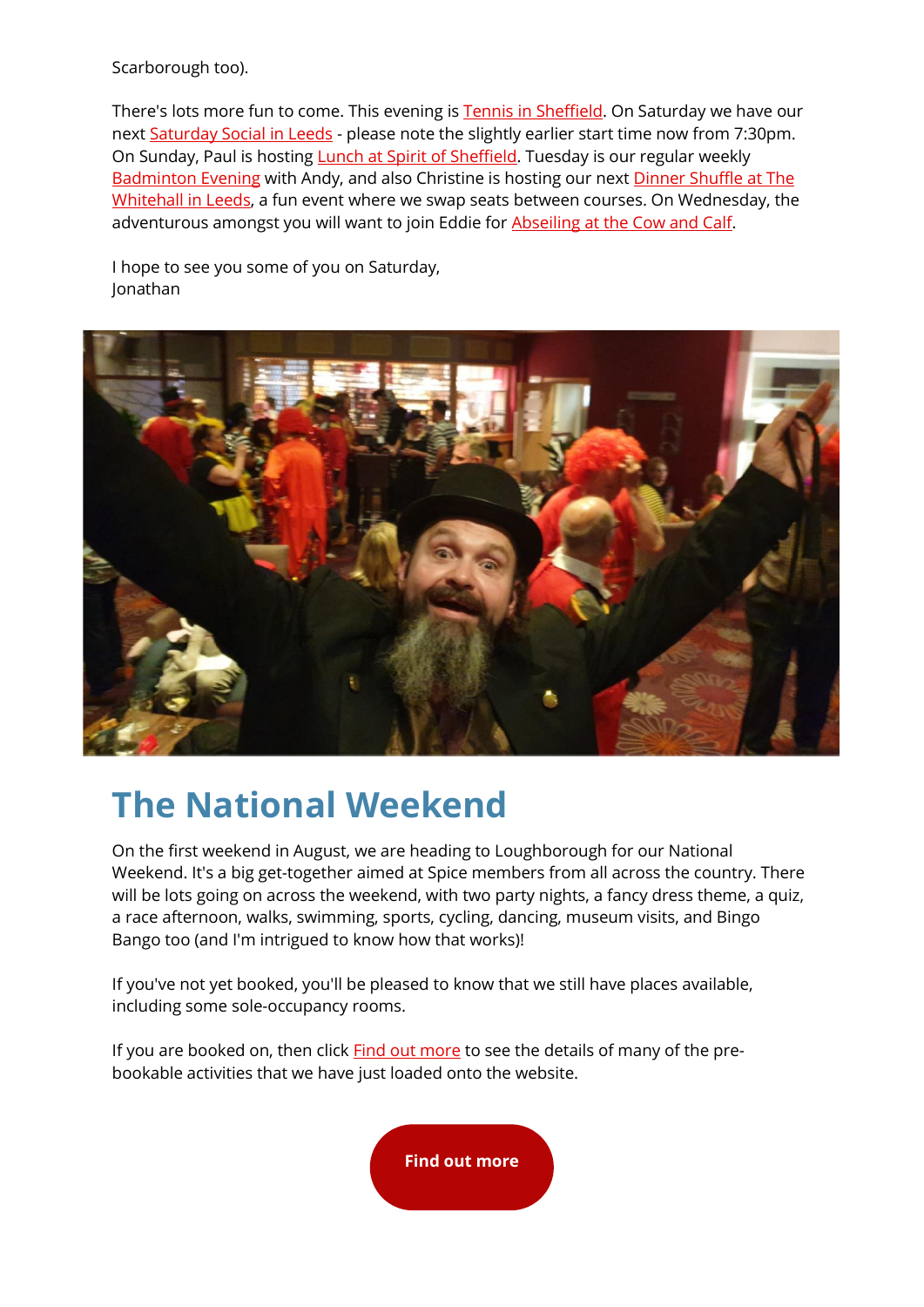

### **Weekend and holiday update**

We have a new weekend for you this time - the Gairloch Social, Walking and Whale Watching [Weekend.](https://spiceuk.lt.acemlna.com/Prod/link-tracker?redirectUrl=aHR0cHMlM0ElMkYlMkZ3d3cuc3BpY2V1ay5jb20lMkZldmVudHMtaG9saWRheXMlMkZnYWlybG9jaC1zb2NpYWwtd2Fsa2luZy1hbmQtd2hhbGUtd2F0Y2hpbmctd2Vla2VuZA==&sig=4spX9d9RjiwHbB1q8Q8ax6LZzLpHxQFATNQkdAi6evX6&iat=1655399179&a=%7C%7C650344965%7C%7C&account=spiceuk%2Eactivehosted%2Ecom&email=1lNuJE%2BrfgC%2F8jRYTdcwIV8mo4ad0FCroTtAVDq%2FbzQ%3D&s=b900027c55ea3ffe9431fd4817f89468&i=364A375A4A9644) With panoramic views stretching as far as the Isle of Skye, Gairloch Hotel overlooks Gairloch Bay and offers a spectacular window to Wester Ross and the Northwest Highlands. From the famed local beaches of Big Sand and Redpoint, to the varied wildlife and opportunity to encounter whales and dolphins offshore, nature lovers will have plenty to get their teeth into. This three-night break is in September of next year, which may seem far in the future, but the Scotland weekends usually fill up very quickly, so book now to secure your place.

Also, remember that we have one last-minute place available for a lady on the Chester [Social Weekend at The Bunkroom,](https://spiceuk.lt.acemlna.com/Prod/link-tracker?redirectUrl=aHR0cHMlM0ElMkYlMkZ3d3cuc3BpY2V1ay5jb20lMkZldmVudHMtaG9saWRheXMlMkZjaGVzdGVyLXNvY2lhbC13ZWVrZW5kLWF0LXRoZS1idW5rcm9vbQ==&sig=MY78Sqjq8WobRiuVL58mvjmPyHm3dyYi68Zu41awKRE&iat=1655399179&a=%7C%7C650344965%7C%7C&account=spiceuk%2Eactivehosted%2Ecom&email=1lNuJE%2BrfgC%2F8jRYTdcwIV8mo4ad0FCroTtAVDq%2FbzQ%3D&s=b900027c55ea3ffe9431fd4817f89468&i=364A375A4A9756) this weekend!

While we cannot recommend specific insurance policies as everyone's requirements are personal to them, Spice have linked up with market leader **Staysure Travel Insurance**, which you may like to take a look at.

**[View all weekends and holidays](https://spiceuk.lt.acemlna.com/Prod/link-tracker?redirectUrl=aHR0cHMlM0ElMkYlMkZ3d3cuc3BpY2V1ay5jb20lMkZldmVudHMtaG9saWRheXMlM0Zvd25lciUzREFsbCUyNm1hc3RlckNhdGVnb3J5JTNESG9saWRheXMlMjZtYXN0ZXJDYXRlZ29yeSUzRFdlZWtlbmRzJTI1MjBBd2F5&sig=2CPT7x4FcrBXCU6US6zPqZ9LmnrRKH4VMyXNCw658nB3&iat=1655399179&a=%7C%7C650344965%7C%7C&account=spiceuk%2Eactivehosted%2Ecom&email=1lNuJE%2BrfgC%2F8jRYTdcwIV8mo4ad0FCroTtAVDq%2FbzQ%3D&s=b900027c55ea3ffe9431fd4817f89468&i=364A375A4A9622)**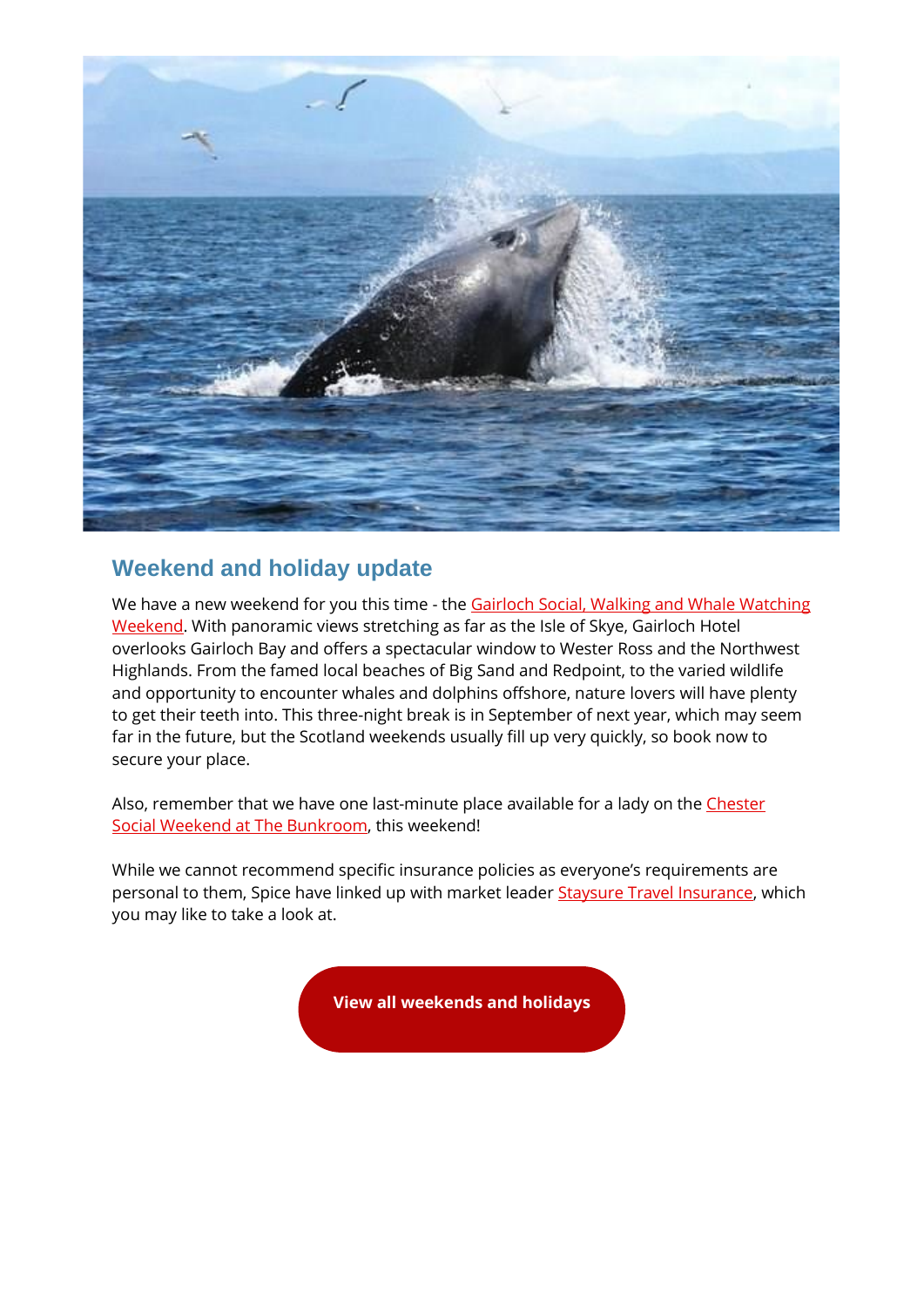# **Featured upcoming events**



# **Cow and Calf Abseil at Ilkley**

Join Eddie for a short practice abseil, and then climb to the top of the Cow for the 65 footer. Next Wednesday evening!



## **CSI Detective Game in Sheffield**

Have a go at being a detective in this fun virtual day out in Sheffield City Centre.



# **Spice Curry Club**

It seems to have come round quickly, but Friday next week is the last of the month, and that means it's Curry Club night! This time we are in Leeds and Sheffield.

### **[Learn More](https://spiceuk.lt.acemlna.com/Prod/link-tracker?redirectUrl=aHR0cHMlM0ElMkYlMkZ3d3cuc3BpY2V1ay5jb20lMkZldmVudHMtaG9saWRheXMlMkZjb3ctYW5kLWNhbGYtYWJzZWlsLWF0LWlsa2xleS0yMi1qdW4tMjI=&sig=B42ek4Rm9nvm4koD9yAovwbLwbNn35y53QwieqijNXRW&iat=1655399179&a=%7C%7C650344965%7C%7C&account=spiceuk%2Eactivehosted%2Ecom&email=1lNuJE%2BrfgC%2F8jRYTdcwIV8mo4ad0FCroTtAVDq%2FbzQ%3D&s=b900027c55ea3ffe9431fd4817f89468&i=364A375A4A9626)**

### **[Learn More](https://spiceuk.lt.acemlna.com/Prod/link-tracker?redirectUrl=aHR0cHMlM0ElMkYlMkZ3d3cuc3BpY2V1ay5jb20lMkZldmVudHMtaG9saWRheXMlMkZjc2ktZGV0ZWN0aXZlLWdhbWUtaW4tc2hlZmZpZWxk&sig=vNeEQJkG3eGtmEhUSZJCobHDokB8UCNFkfuJZ9X7CmT&iat=1655399179&a=%7C%7C650344965%7C%7C&account=spiceuk%2Eactivehosted%2Ecom&email=1lNuJE%2BrfgC%2F8jRYTdcwIV8mo4ad0FCroTtAVDq%2FbzQ%3D&s=b900027c55ea3ffe9431fd4817f89468&i=364A375A4A9645)**

#### **[Learn More](https://spiceuk.lt.acemlna.com/Prod/link-tracker?redirectUrl=aHR0cHMlM0ElMkYlMkZ3d3cuc3BpY2V1ay5jb20lMkZldmVudHMtaG9saWRheXMlMkZtdXNpYy1jbHViLXNoZWZmaWVsZC0xNS1qdW4tMjI=&sig=2E6FNe6QPHurbjTmZgRJPYBKt4o2dXhgojsBoLizKHhM&iat=1655399179&a=%7C%7C650344965%7C%7C&account=spiceuk%2Eactivehosted%2Ecom&email=1lNuJE%2BrfgC%2F8jRYTdcwIV8mo4ad0FCroTtAVDq%2FbzQ%3D&s=b900027c55ea3ffe9431fd4817f89468&i=364A375A4A9619)**

**[View all upcoming events](https://spiceuk.lt.acemlna.com/Prod/link-tracker?redirectUrl=aHR0cHMlM0ElMkYlMkZ3d3cuc3BpY2V1ay5jb20lMkZldmVudHMtaG9saWRheXMlM0ZtYXN0ZXJDYXRlZ29yeSUzREFsbCUyNmNhdGVnb3J5JTNEQWxsJTI2b3duZXIlM0RBbGw=&sig=5DMDy4npmKhjgXTYN9pCGPNkSeW7Ajcek2dsyEZKiz8Y&iat=1655399179&a=%7C%7C650344965%7C%7C&account=spiceuk%2Eactivehosted%2Ecom&email=1lNuJE%2BrfgC%2F8jRYTdcwIV8mo4ad0FCroTtAVDq%2FbzQ%3D&s=b900027c55ea3ffe9431fd4817f89468&i=364A375A4A9609)**